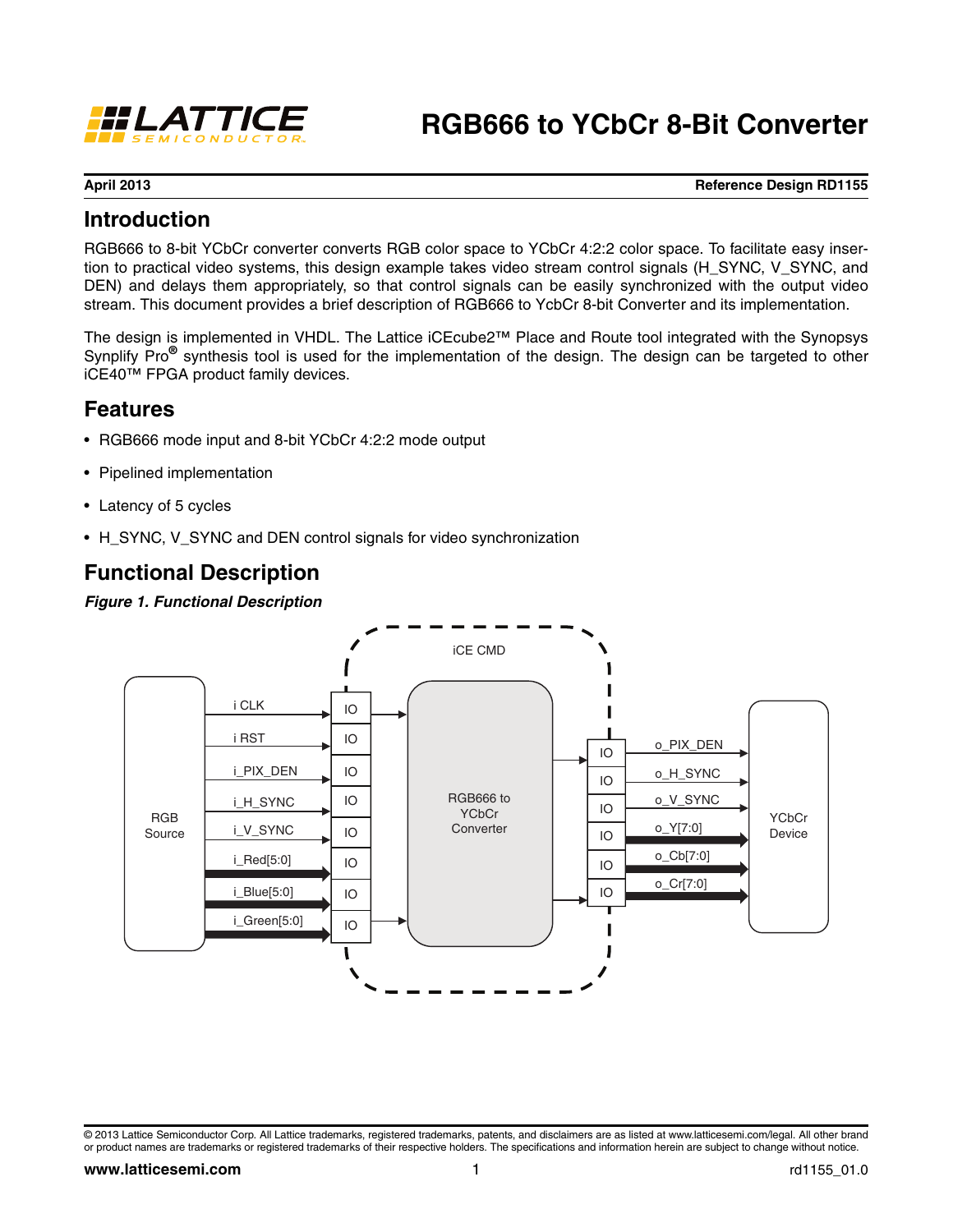

# **Signal Description**

*Table 1. Signal Description*

| <b>Signal</b>     | <b>Width</b> | <b>Type</b> | <b>Description</b>                                    |
|-------------------|--------------|-------------|-------------------------------------------------------|
| i_CLK             |              | Input       | Input Pixel Clock                                     |
| i_RST             |              | Input       | Asynchronous Active High System Reset                 |
| i_PIX_DEN         |              | Input       | Data Enable (RGB valid) synchronized with pixel clock |
| i_H_SYNC          |              | Input       | Horizontal Sync                                       |
| i_V_SYNC          |              | Input       | <b>Vertical Sync</b>                                  |
| i RED             | 6            | Input       | Red component of pixel                                |
| i_GREEN           | 6            | Input       | Green component of pixel                              |
| i_BLUE            | 6            | Input       | Blue component of pixel                               |
| o_PIX_DEN         |              | Output      | YCbCr valid data synchronized with pixel clock        |
| O_H_SYNC          |              | Output      | Pipelined Horizontal Sync                             |
| o_V_SYNC          |              | Output      | <b>Pipelined Vertical Sync</b>                        |
| $O_ Y$            | 8            | Output      | Converted Y component                                 |
| $o$ <sub>Cb</sub> | 8            | Output      | Converted Cb component                                |
| $o_C$ cr          | 8            | Output      | Converted Cr component                                |

## **Design Module Description**

*Figure 2. Functional Block Diagram*



## **Configurable parameter**

None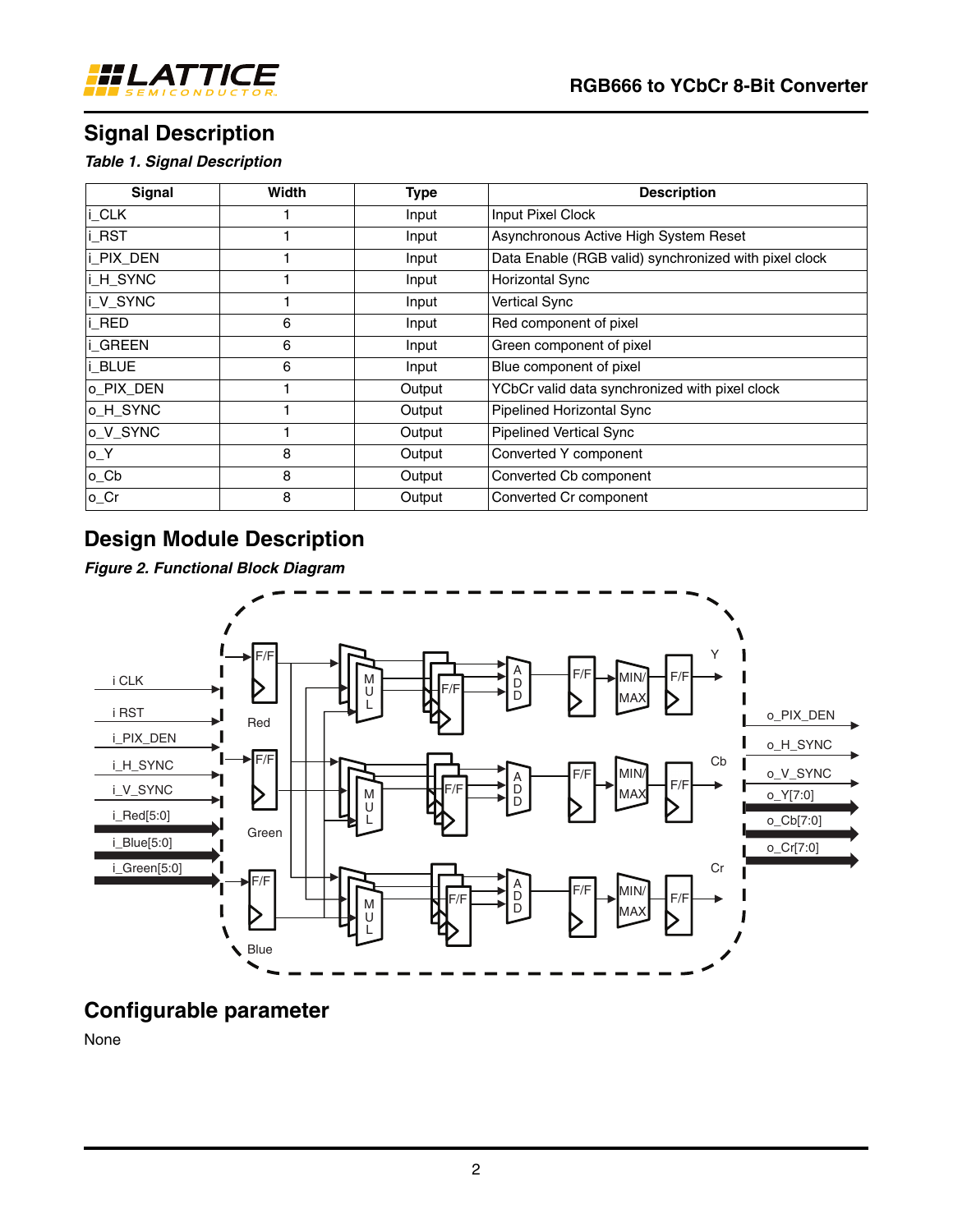

## **Register Map**

This design does not have any user accessible registers or memory.

## **Design Details**

This module converts RGB to YCbCr, consisting of one luma component(Y) representing brightness, and two chroma components (Cb and Cr) as per the following conversion expressions:

- $Y = 16 + (0.2567890625 * Red) + (0.50412890625 * Green) + (0.09790625 * Blue)$
- Cb = 128 + (0.14822265625 \* Red) + (0.2909921875 \* Green) + (0.43921484375 \* Blue)
- Cr = 128 + (0.43921484375 \* Red) + (0.3677890625 \* Green) + (0.071442578125 \* Blue)

The implementation comprises of a set of constant coefficient multipliers implemented as shift and add adders. This is a fully synchronous design and all the modules listed in the block diagram generate registered outputs, clocked by input pixel clock. Considering the large amount of data path involved here, a pipelined implementation is provided to improve the performance. Computed Y, Cb and Cr values are clipped and limited to maximum/minimum permissible range. To facilitate easy insertion to practical video systems, the design conveniently pipelines the video control signals H\_SYNC, V\_SYNC, and DEN by introducing a latency of 5 clock cycles.

## **Initialization Conditions**

This design does not have any user specific initialization conditions.

### **Timing Diagram**

#### *Figure 3. Timing Diagram*

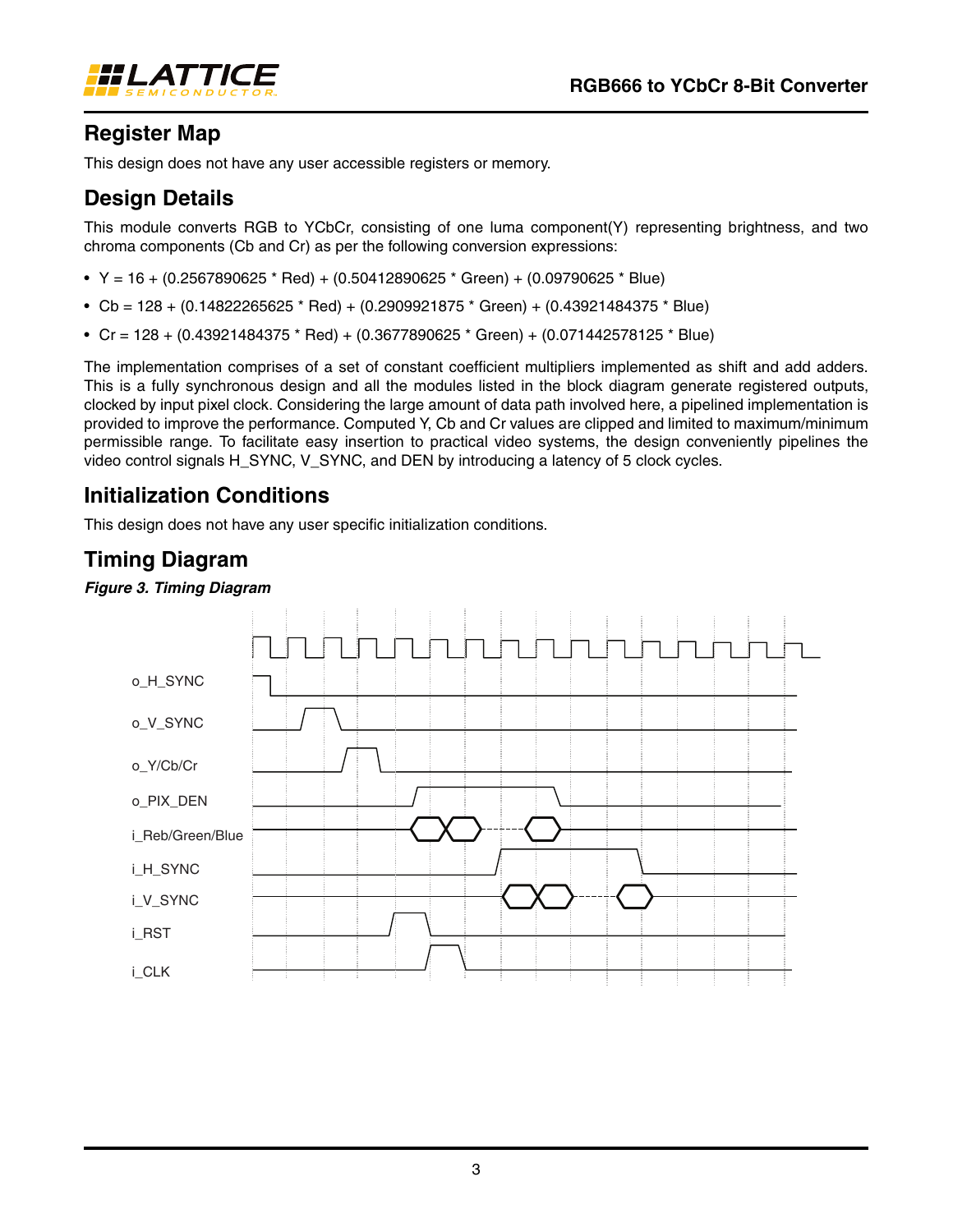

## **Simulation Waveforms**

#### *Figure 4. Simulation Waveforms*

| Signal name                             | Value             | 가 이 시 08 시간이 16 시간이 24 시간이 32 시간이 3 3 시간이 1 48 시간이 1 56 시간이 54 시간이 1 72 시간이 3 시간이 50 시간이 500 시간이 35 시간이 104 시간이 112 시 |                                                                                                      |                                |
|-----------------------------------------|-------------------|-----------------------------------------------------------------------------------------------------------------------|------------------------------------------------------------------------------------------------------|--------------------------------|
| $\pi\text{\small l}\_\text{\small CLK}$ |                   |                                                                                                                       |                                                                                                      | 11 077                         |
| $\text{uri\_RST}$                       | 0                 |                                                                                                                       |                                                                                                      |                                |
| wi_PIX_DEN                              |                   |                                                                                                                       |                                                                                                      |                                |
| wi_H_SYNC                               | 0                 |                                                                                                                       |                                                                                                      |                                |
| mi_V_SYNC                               | 0                 |                                                                                                                       |                                                                                                      |                                |
| <b>Huri_Red</b>                         | $00\,$            | W                                                                                                                     | F<br>F<br>$00\,$                                                                                     | $\emptyset$                    |
| <b>Huri_Green</b>                       | $00\,$            | w                                                                                                                     | 笫                                                                                                    | $00\,$                         |
| <b>Hari_Blue</b>                        | $00\,$            | w                                                                                                                     | <u>{F}T}F}T}F}T}P}</u>                                                                               | $00\,$                         |
| w o_PIX_DEN                             |                   |                                                                                                                       |                                                                                                      |                                |
| MO_H_SYNC                               | 0                 |                                                                                                                       |                                                                                                      |                                |
| Ar O_V_SYNC                             | 0                 |                                                                                                                       |                                                                                                      |                                |
| $H$ ar 0_Y                              | 10                | $00\,$                                                                                                                | (45) (3F) (35) (2F) (26) (1F) (16) (                                                                 | 10                             |
| $\boxplus$ ar o $\_$ Cb                 | 80                | $00\,$                                                                                                                | $\langle$ 7F $\rangle$ 64 $\rangle$ 89 $\rangle$ 6D $\rangle$ 92 $\rangle$ 76 $\rangle$ 9B $\rangle$ | $\sqrt{30}$                    |
| $H$ ar o $C$ r                          | 80                | $00\,$                                                                                                                | (®) (®4 ) (®4 ) (®§) (®) (®§) (®) (                                                                  | $\pmb{ \%}$                    |
| <b>Hary_out</b>                         | , 26, 1F, 16, 10  | 00,00,00,00,00,00,00,00                                                                                               |                                                                                                      | 45, 3F, 35, 2F, 26, 1F, 16, 10 |
| Furcb_out                               | $$ 92, 76, 9B, 80 | UU, UU, UU, UU, UU, UU, UU, UU                                                                                        |                                                                                                      | 7F, 64, 89, 6D, 92, 76, 9B, 80 |
| ⊕ # cr_out                              | 97, 9B, 7B, 80    | 00,00,00,00,00,00,00,00                                                                                               |                                                                                                      | 80, 84, 64, 68, 97, 9B, 7B, 80 |

### **Usage Examples**

RGB to YCbCr converters are useful in applications like JPEG and MPEG image encoders, which is used in DVDs, digital TV and Video CDs, where images are coded in YCbCr format. YCbCr is also the most preferred format for hue and saturation control of images.

Simulation setup comprises of a testbench which provides input RGB666 values for various colors like red, blue, green, white etc… The DUT generated output YCbCr 8-bit values are compared against the corresponding known YCbCr values.

### **Implementation**

This design is implemented in VHDL. When using this design in a different device, density, speed or grade, performance and utilization may vary.

### **Performance and Resource Utilization**

#### *Table 2. Performance and Resource Utilization*

| Family             | Language   | Utilization (LUTs) | $f_{MAX}$ (MHz) | $l/Os$ | <b>Architecture</b><br><b>Resources</b> |
|--------------------|------------|--------------------|-----------------|--------|-----------------------------------------|
| iCE40 <sup>1</sup> | <b>HDL</b> | 334                | >50             | 49     | (78/160) PLBs                           |

1. Performance and utilization characteristics are generated using iCE40-LP1K-CM121 with iCEcube2 design software.

### **References**

• iCE40 Family Handbook